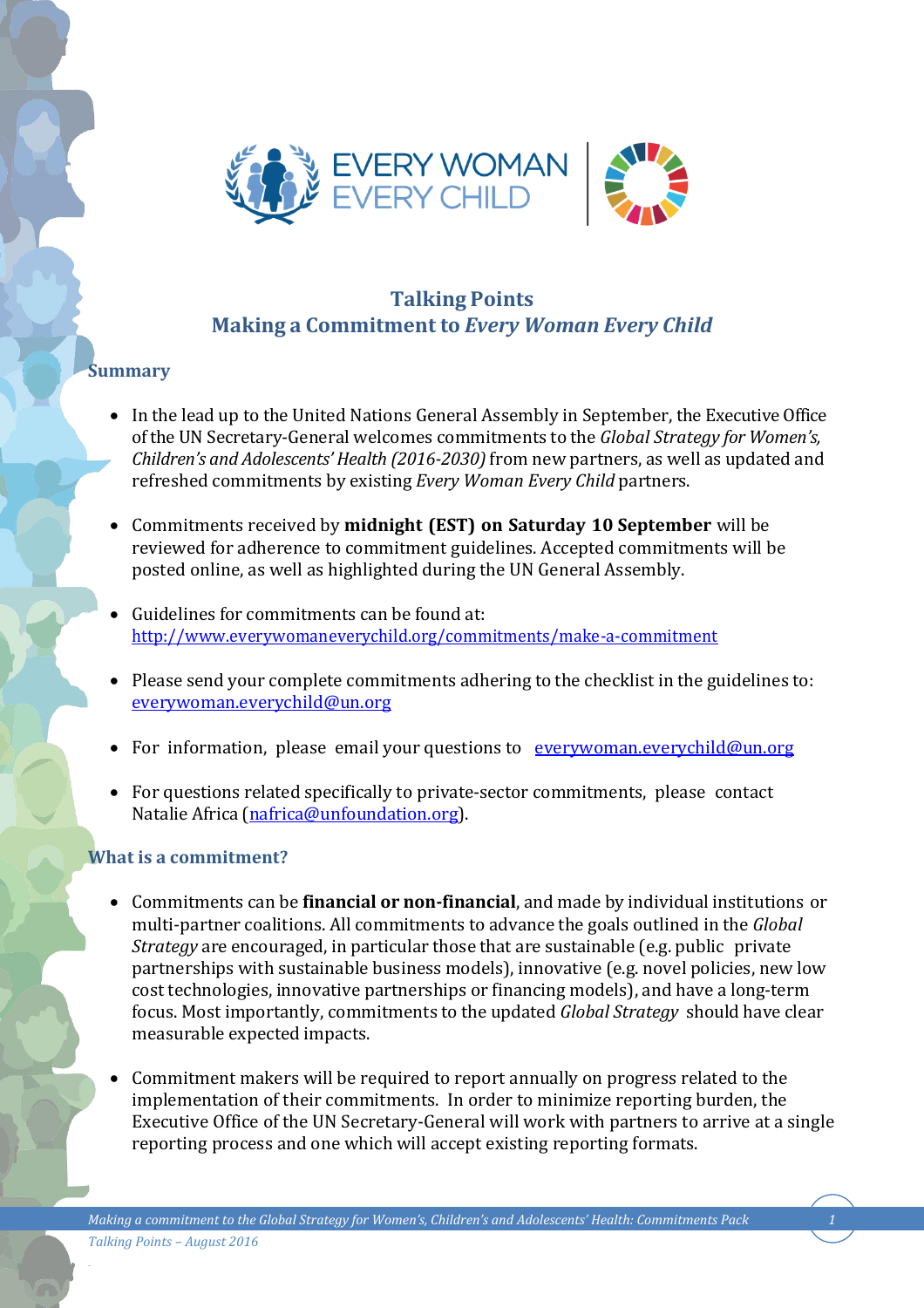#### **Who has made a commitment?**

- Over 50 countries and 120 organizations have already made official commitments to the *Global Strategy*, pledging over \$25 billion to women's, children's and adolescents' health.
- A list of commitment makers can be found here: <http://www.everywomaneverychild.org/commitments/all-commitments>

### **Make a commitment in line with your national priories.**

Follow the links below to find out what commitment countries have made:

| <b>Governments</b>                       |                                             |
|------------------------------------------|---------------------------------------------|
| Afghanistan, Islamic Republic of         | Malawi, Republic of                         |
| Angola, Republic of                      | Mali, Republic of                           |
| Australia, Commonwealth of               | Mauritania, Islamic Republic of             |
| Benin, Republic of                       | Mexico                                      |
|                                          |                                             |
| <b>Burkina Faso</b>                      | Morocco, Kingdom of                         |
| Burundi, Republic of                     | Netherlands, Kingdom of the                 |
|                                          |                                             |
| Cambodia, Kingdom of                     | Norway                                      |
| Canada                                   | Pakistan                                    |
|                                          |                                             |
| Chad, Republic of                        | Philippines, Republic of the                |
| China, People's Republic of              | Rwanda, Republic of                         |
| Colombia, Republic of                    | São Tomé-et-Principe, Democratic            |
|                                          | Republic of                                 |
| Comoros, Union of the                    | Senegal, Republic of                        |
| Côte d'Ivoire                            | Sierra Leone, Republic of                   |
| Democratic Republic of the Congo         | South Africa, Republic of                   |
| Dominican Republic                       | Sri Lanka, Democratic Socialist Republic of |
| <b>Egypt, Arab Republic of</b>           | Sudan, Republic of the                      |
| Eritrea, State of                        | Sweden                                      |
| Ethiopia, Federal Democratic Republic of | Tanzania, United Republic of                |
| Finland, Republic of                     | Togo, Republic of                           |
| Germany, Federal Republic of             | Uganda, Republic of                         |
| India, Republic of                       | <b>United Kingdom</b>                       |
| Indonesia, Republic of                   | <b>United States of America</b>             |
| <b>Japan</b>                             | Uruguay, Eastern Republic of                |
| Kenya, Republic of                       | Viet Nam, Socialist Republic of             |
| Korea, Republic of                       | Zambia, Republic of                         |
| Liberia, Republic of                     | Zimbabwe, Republic of                       |
| Madagascar, Republic of                  |                                             |